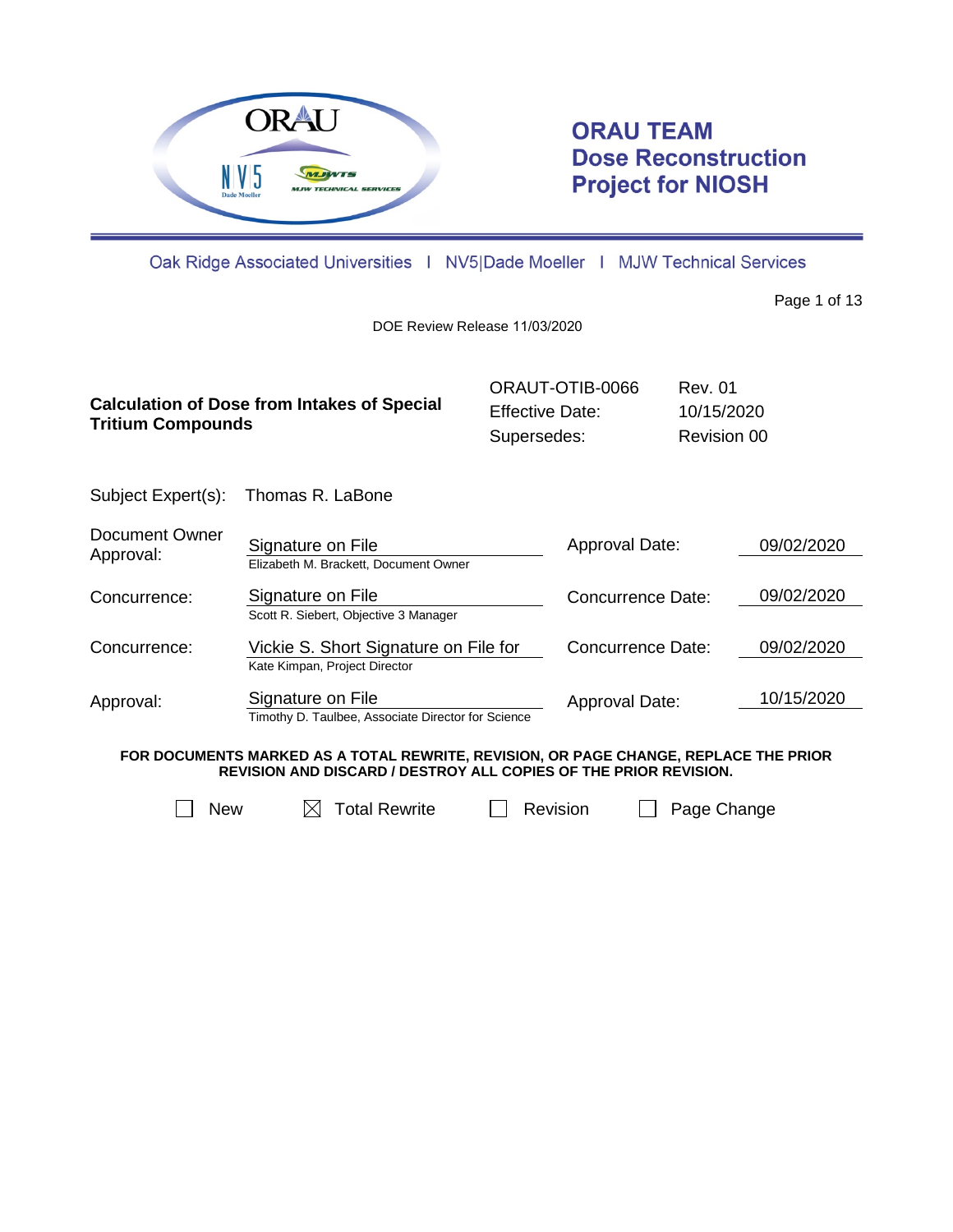| Document No. ORAUT-OTIB-0066 | Revision No. 01 | Effective Date: 10/15/2020 | Page 2 of 13 |
|------------------------------|-----------------|----------------------------|--------------|
|------------------------------|-----------------|----------------------------|--------------|

# **PUBLICATION RECORD**

| <b>EFFECTIVE</b><br><b>DATE</b> | <b>REVISION</b><br><b>NUMBER</b> | <b>DESCRIPTION</b>                                                                                                                                                                                                                                                                                                                                                                                                                                                                     |
|---------------------------------|----------------------------------|----------------------------------------------------------------------------------------------------------------------------------------------------------------------------------------------------------------------------------------------------------------------------------------------------------------------------------------------------------------------------------------------------------------------------------------------------------------------------------------|
| 04/26/2007                      | 00                               | Approved new document to provide guidance for the calculation of<br>best estimates of the annual organ doses for intakes of tritium bound<br>to organic compounds (organically bound tritium; OBT) and tritium in<br>a metal matrix (stable metal tritide; SMT). Incorporates formal<br>internal and NIOSH review comments. There is no change to the<br>assigned dose and no PER is required. Training required: As<br>determined by the Task Manager. Initiated by Thomas R. LaBone. |
| 10/15/2020                      | 01                               | Removed recommendation to use ORAUT-OTIB-0011 for assessing<br>OBT. Added discussion on practical interpretation of urinalysis<br>results following an intake of an SMT. Incorporates formal internal<br>review comments. Constitutes a total rewrite of the document.<br>Training required: As determined by the Objective Manager. Initiated<br>by Scott Siebert.                                                                                                                    |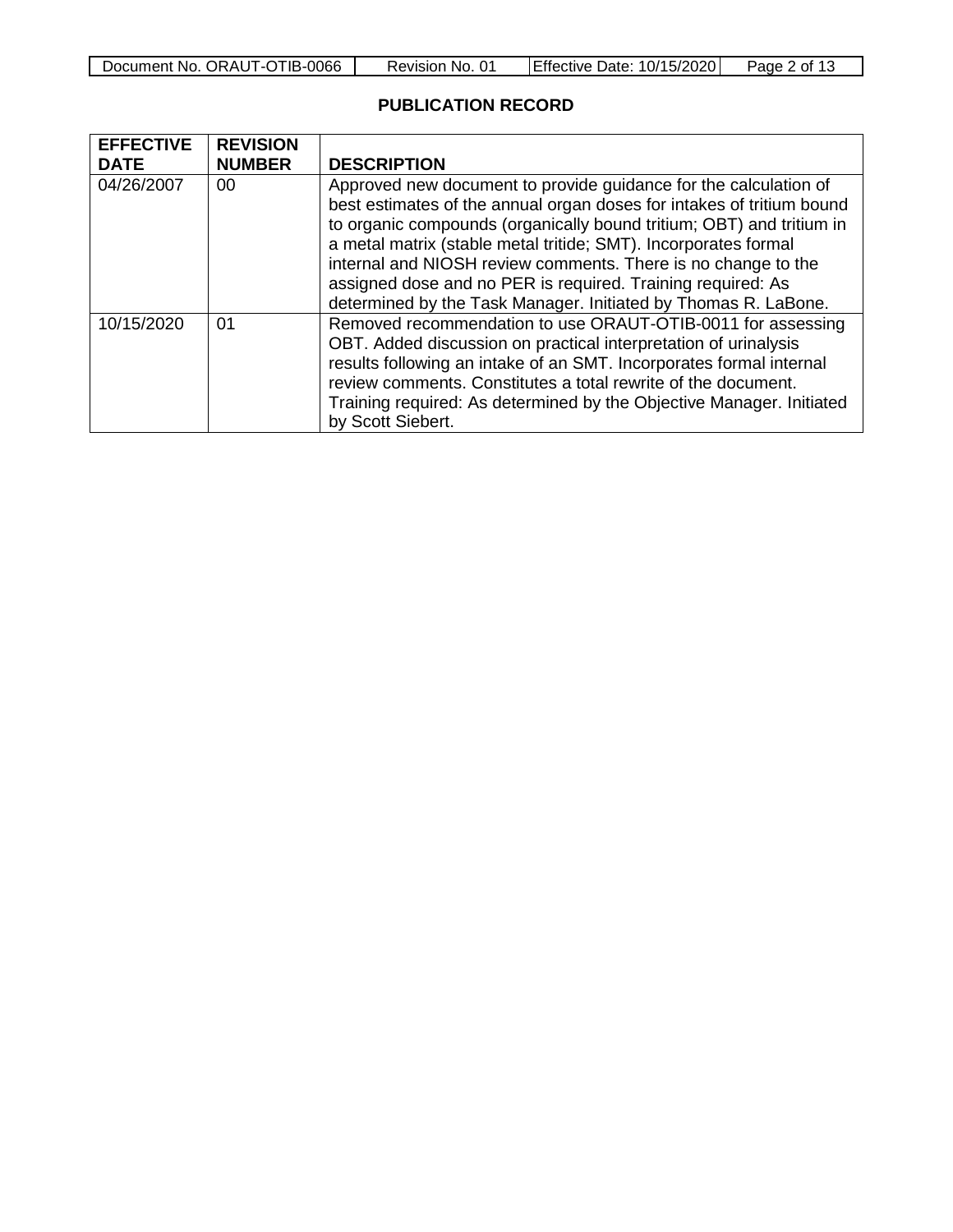| Document No. ORAUT-OTIB-0066 | Revision No. 01 | Effective Date: 10/15/2020 | Page 3 of 13 |
|------------------------------|-----------------|----------------------------|--------------|

## **TABLE OF CONTENTS**

| <b>SECTION</b> | TITLE | <b>PAGE</b> |
|----------------|-------|-------------|
|                |       |             |
| 1.0            |       |             |
| 2.0            |       |             |
| 3.0            |       |             |
| 4.0            |       |             |
| 5.0            |       |             |
|                |       |             |
|                |       |             |

# **LIST OF TABLES**

# **TABLE TITLE PAGE**

| $4 - 1$ |  |  | Comparison of calculated doses for a 1-pCi acute intake of tritium compounds  10 |
|---------|--|--|----------------------------------------------------------------------------------|
|---------|--|--|----------------------------------------------------------------------------------|

# **LIST OF FIGURES**

# **FIGURE TITLE PAGE**

# 3-1 Biokinetic model for HTO [......................................................................................................... 6](#page-5-0) 3-2 [Biokinetic model for SMTs........................................................................................................ 6](#page-5-1) 3-3 [Biokinetic model for OBT.......................................................................................................... 7](#page-6-0) 3-4 [Concentration of tritium in the urine after 1-pCi intakes of various tritium compounds.............. 7](#page-6-1) 3-5 [Concentration of tritium in the urine from Figure 3-4 normalized to the same peak](#page-7-1)  concentration [........................................................................................................................... 8](#page-7-1) 4-1 [Diagram from ORAUT-OTIB-0011 that shows the types of methods used to determine](#page-8-0)

| A-1 |  |
|-----|--|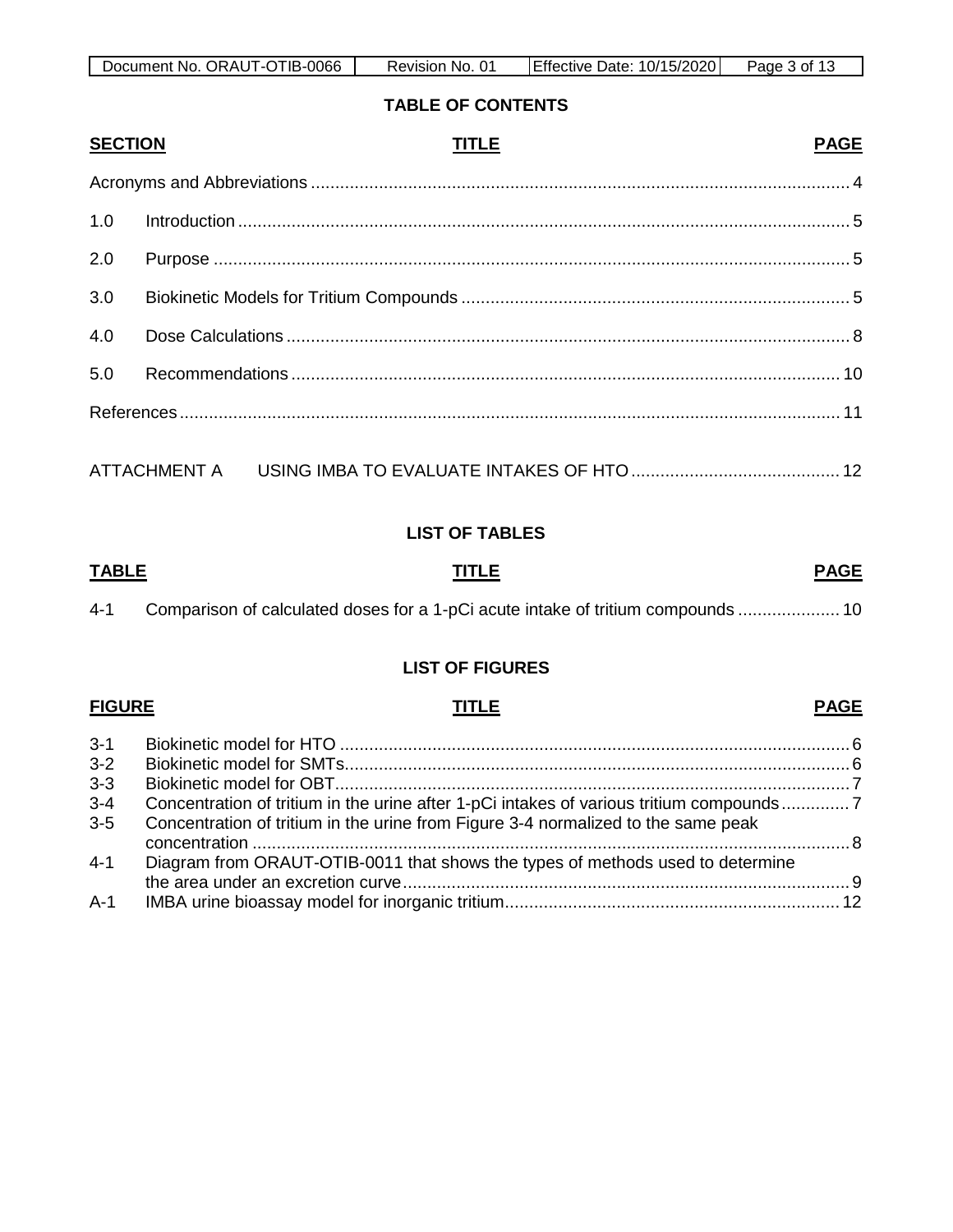# <span id="page-3-0"></span>**ACRONYMS AND ABBREVIATIONS**

| <b>AWE</b>                         | atomic weapons employer                                                                                 |
|------------------------------------|---------------------------------------------------------------------------------------------------------|
| d<br><b>DOE</b>                    | day<br>U.S. Department of Energy                                                                        |
| <b>HTO</b>                         | tritiated water                                                                                         |
| <b>ICRP</b><br><b>IMBA</b>         | International Commission on Radiological Protection<br><b>Interactive Modules for Bioassay Analysis</b> |
| L                                  | liter                                                                                                   |
| mCi<br>mrem                        | millicurie<br>millirem                                                                                  |
| <b>NIOSH</b>                       | National Institute for Occupational Safety and Health                                                   |
| <b>OBT</b><br>ORAU<br><b>ORAUT</b> | organically bound tritium<br>Oak Ridge Associated Universities<br><b>ORAU Team</b>                      |
| pCi<br><b>PER</b>                  | picocurie<br>program evaluation report                                                                  |
| SMT                                | stable metal tritide<br>SRDB Ref ID Site Research Database Reference Identification (number)            |
| TIB                                | technical information bulletin                                                                          |
| <b>USC</b>                         | <b>United States Code</b>                                                                               |
| μCi                                | microcurie                                                                                              |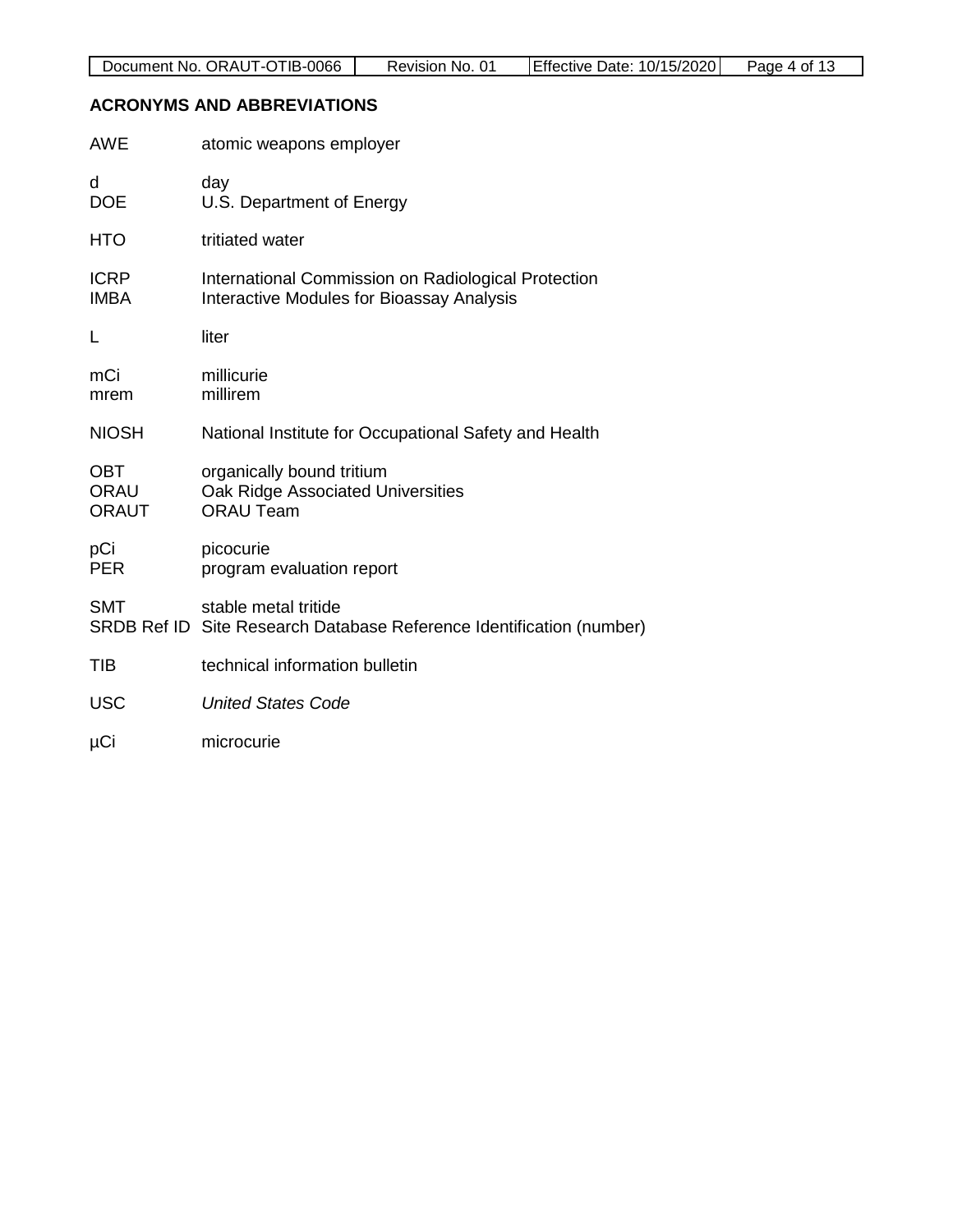| Document No. ORAUT-OTIB-0066 | Revision No. 01 | Effective Date: 10/15/2020 | Page 5 of 13 |
|------------------------------|-----------------|----------------------------|--------------|

## <span id="page-4-0"></span>**1.0 INTRODUCTION**

Technical information bulletins (TIBs) are not official determinations made by the National Institute for Occupational Safety and Health (NIOSH) but are rather general working documents that provide historical background information and guidance to assist in the preparation of dose reconstructions at particular sites or categories of sites. They will be revised in the event additional relevant information is obtained about the affected site(s), such as changing scientific understanding of operations, processes, or procedures involving radioactive materials. TIBs may be used to assist NIOSH staff in the completion of individual dose reconstructions.

In this document the word "facility" is used to refer to an area, building, or group of buildings that served a specific purpose at a U.S. Department of Energy (DOE) or Atomic Weapons Employer (AWE) facility. It does not mean, nor should it be equated to, an "AWE facility" or a "DOE facility." The terms AWE and DOE facility are defined in 42 *United States Code* (USC) 7384l(5) and (12) of the Energy Employees Occupational Illness Compensation Program Act of 2000, respectively.

## <span id="page-4-1"></span>**2.0 PURPOSE**

Stable metal tritides (SMTs) are a class of tritium compounds that cannot be detected by urine bioassay as easily as tritium oxide. "Stable" is used to indicate that the tritium is not easily separated from the metal matrix in which it is bound. This material is more strongly retained in the lung, resulting in much smaller fractions of the intake excreted in urine. Therefore, a relatively small amount of tritium in a urine sample can indicate a large intake of an SMT. Ideally, workplace information, in the form of air monitoring, surface contamination activity, and process knowledge are used to assign potential intakes of this material, which is addressed in a site profile when possible.

In the absence of other available monitoring data, urinalysis can be used to provide a best estimate of an intake. The purpose of this TIB is to provide guidance on how to use urine bioassay data to calculate best estimates of the annual organ doses for intakes of tritium in a metal matrix.

## <span id="page-4-2"></span>**3.0 BIOKINETIC MODELS FOR TRITIUM COMPOUNDS**

Figure 3-1 shows the biokinetic model for tritiated water (HTO) as implemented in the Interactive Modules for Bioassay Analysis (IMBA) software. The only difference between this model and the International Commission on Radiological Protection (ICRP) HTO model in Publication 67 [ICRP 1994a] is that the IMBA model specifically includes the urinary bladder whereas the ICRP model does not. The water compartment has a biological half-life of 10 d, and it is assumed that 1.4/3 = 0.47 of the HTO in this compartment goes to urine.

The organically bound tritium (OBT) compartment represents tritium that is incorporated into carbon compounds and is retained with a half-life of 40 d as described in the ICRP carbon biokinetic model [ICRP 1994a]. All of the tritium in this compartment is assumed to be excreted in urine. By default, IMBA does not have a urinary excretion function for HTO, which prevents modeling of that excretion. Instructions on how to enable IMBA to evaluate HTO urinary excretion data are given elsewhere [DOE 2006].

SMTs are metals such as titanium that absorb and store tritium (i.e., H-3) atoms in the crystalline structure of the metal. When an SMT is inhaled, the lungs retain the material and slowly release the tritium. This release of tritium occurs as the particle of the SMT dissolves and the tritium diffuses out of the particle. Tritium released from the SMT particle is assumed to be converted to HTO, which subsequently behaves according to the HTO biokinetic model. The SMT biokinetic model shown in Figure 3-2 is therefore the HTO biokinetic model with an ICRP Publication 66 human respiratory tract model feed compartment [ICRP 1994b].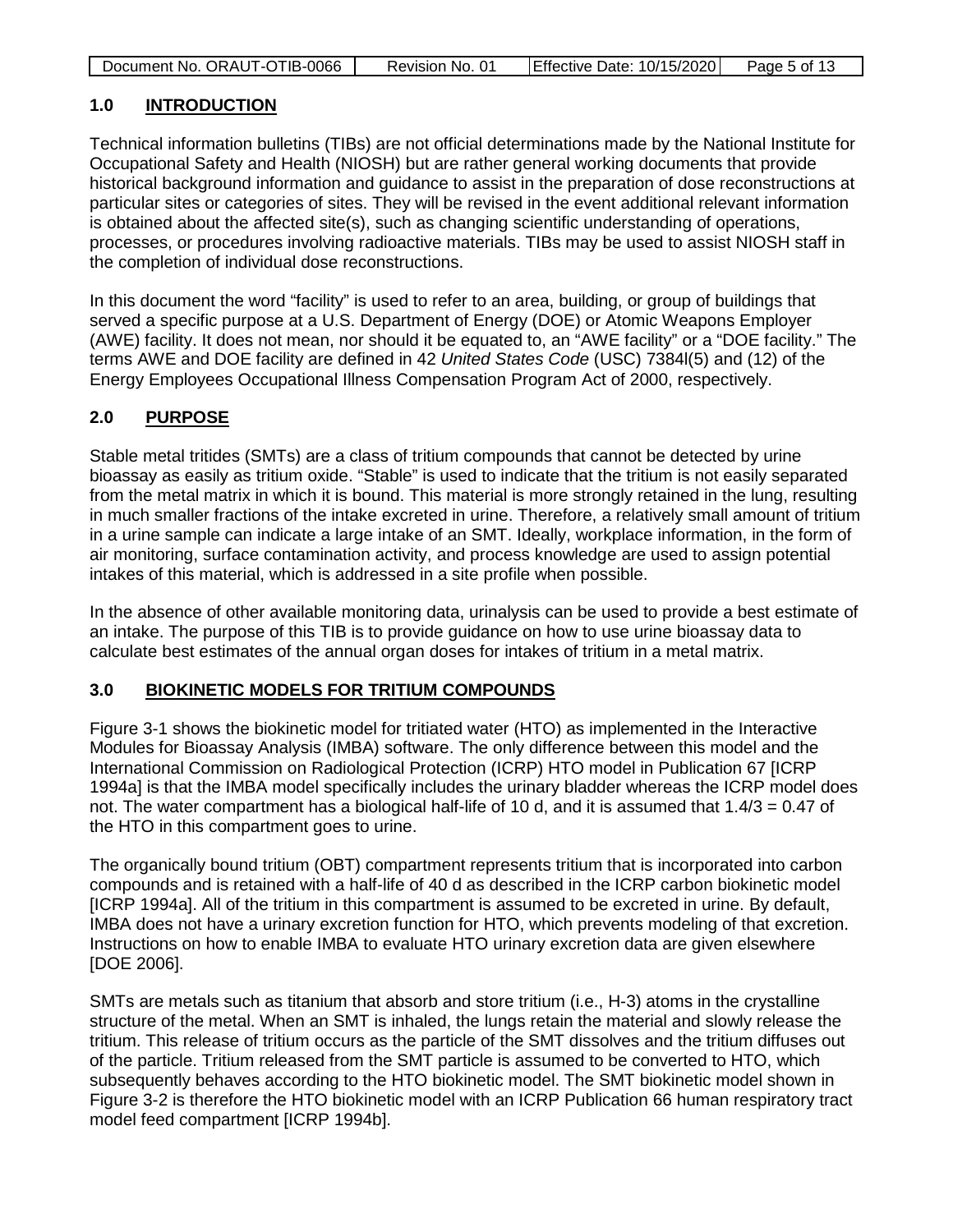

The solubility of tritides in the lung is a function of the metal substrate (e.g., titanium versus hafnium) and the size and shape of the particles. Of the SMTs discussed in the literature, titanium and zirconium appear to be best described as type M, whereas hafnium is best described as type S [Mound 2001]. Other tritides that consist of more reactive metals such as lithium and uranium are expected to be best described as type F. [Note that lung dose from the uranium in a uranium tritide will be much larger than the lung dose from tritium in the uranium tritide.]

Tritium can be taken into the body already bound to carbon compounds. Such materials are referred to as OBT compounds as opposed to the OBT compartment in the biokinetic model. The ICRP model assumes that 50% of the OBT compounds taken into the body are immediately converted to HTO and that the other 50% remain OBT.

Figure 3-3 shows the biokinetic model for OBT compounds as implemented in IMBA. The only difference between this model and the HTO model is the 50/50 split between HTO and OBT versus the 97/3 split for water.

Figure 3-4 shows the predicted urinary excretion curves after acute 1-pCi intakes of various tritium compounds, and Figure 3-5 shows these excretion curves normalized to the same peak excretion rate.

<span id="page-5-1"></span><span id="page-5-0"></span>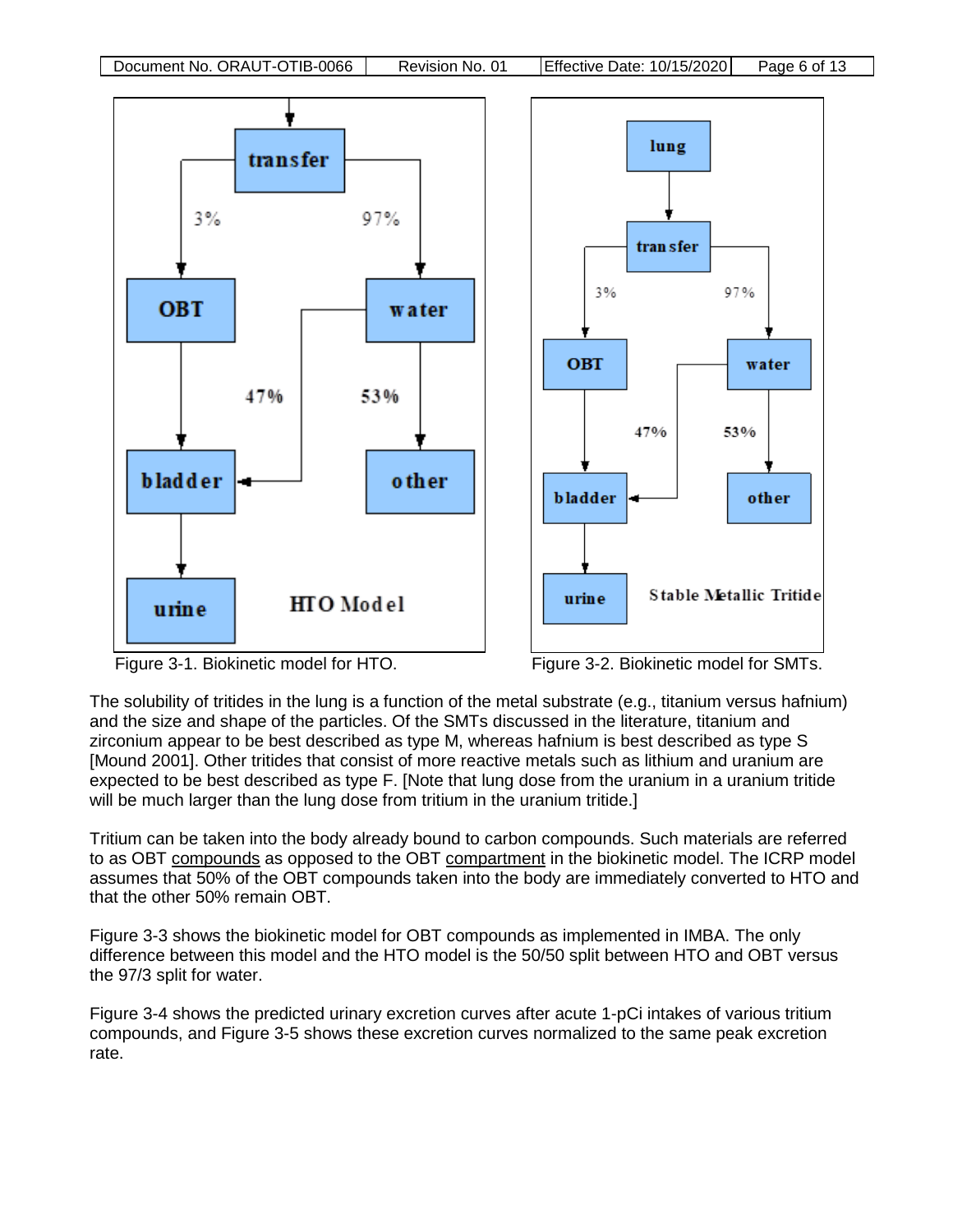

<span id="page-6-0"></span>Figure 3-3. Biokinetic model for OBT.



<span id="page-6-1"></span>Figure 3-4. Concentration of tritium in the urine after 1-pCi intakes of various tritium compounds.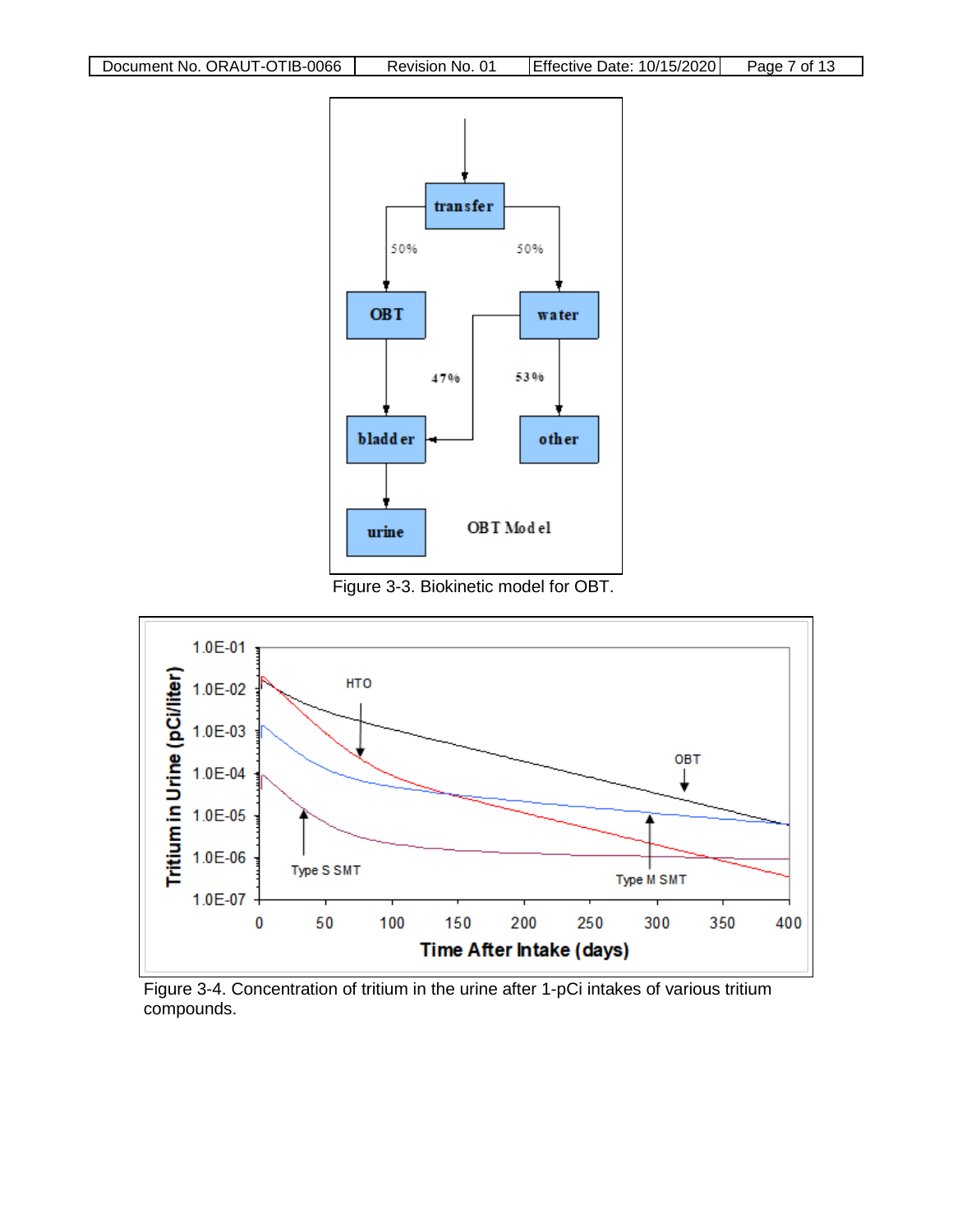

<span id="page-7-1"></span>Figure 3-5. Concentration of tritium in the urine from Figure 3-4 normalized to the same peak concentration.

# <span id="page-7-0"></span>**4.0 DOSE CALCULATIONS**

Intakes of HTO are usually evaluated using an isotopic dilution technique [Health Physics Society 1994], which is based on the following assumptions:

- 1. HTO is metabolized like  $H_2O$ .
- 2. The metabolic space of  $H_2O$  is the 42 L of body water.
- 3. The concentration of HTO in the urine is the same as the concentration of HTO in the body water.

These assumptions are part of the ICRP Publication 30 HTO biokinetic model [ICRP 1979]. Given that these assumptions are valid, (1) the quantity of HTO in the body at any given time is simply the concentration of HTO in the urine times the volume of body water and (2) the dose to the soft tissues of the body is proportional to the area under the excretion curve.

The standard method for calculating the dose from intakes of HTO given in ORAUT-OTIB-0011, *Tritium Calculated and Missed Dose Estimates* [Oak Ridge Associated Universities (ORAU) Team (ORAUT) 2004], uses three different techniques to calculate the area under the excretion curve. As shown in Figure 4-1, a Type 1 tritium dose calculation is a linear interpolation that is performed when two urinary excretion measurements are less than 40 d apart. This is the classic connect-the-dots area calculation. A Type 2 tritium dose calculation is an exponential extrapolation from the first point to another that is performed when the two measurements are more than 40 d apart. A Type 2 calculation, which gives an area that is smaller than a Type 1 calculation, is used because it is assumed that the person did not work with tritium if there was no sampling for more than 40 d. Finally, a Type 3 tritium dose calculation is an exponential extrapolation to *t* = infinity that is performed to account for the "tail" after the last measurement.

The introduction of the OBT compartment into the ICRP HTO biokinetic model technically invalidates this approach because the tritium in the OBT compartment is not uniformly distributed in the bodywater space. However, the introduced error in dose is slight (about 10% is often mentioned in the literature) because only 3% of the HTO goes to the OBT compartment. The method in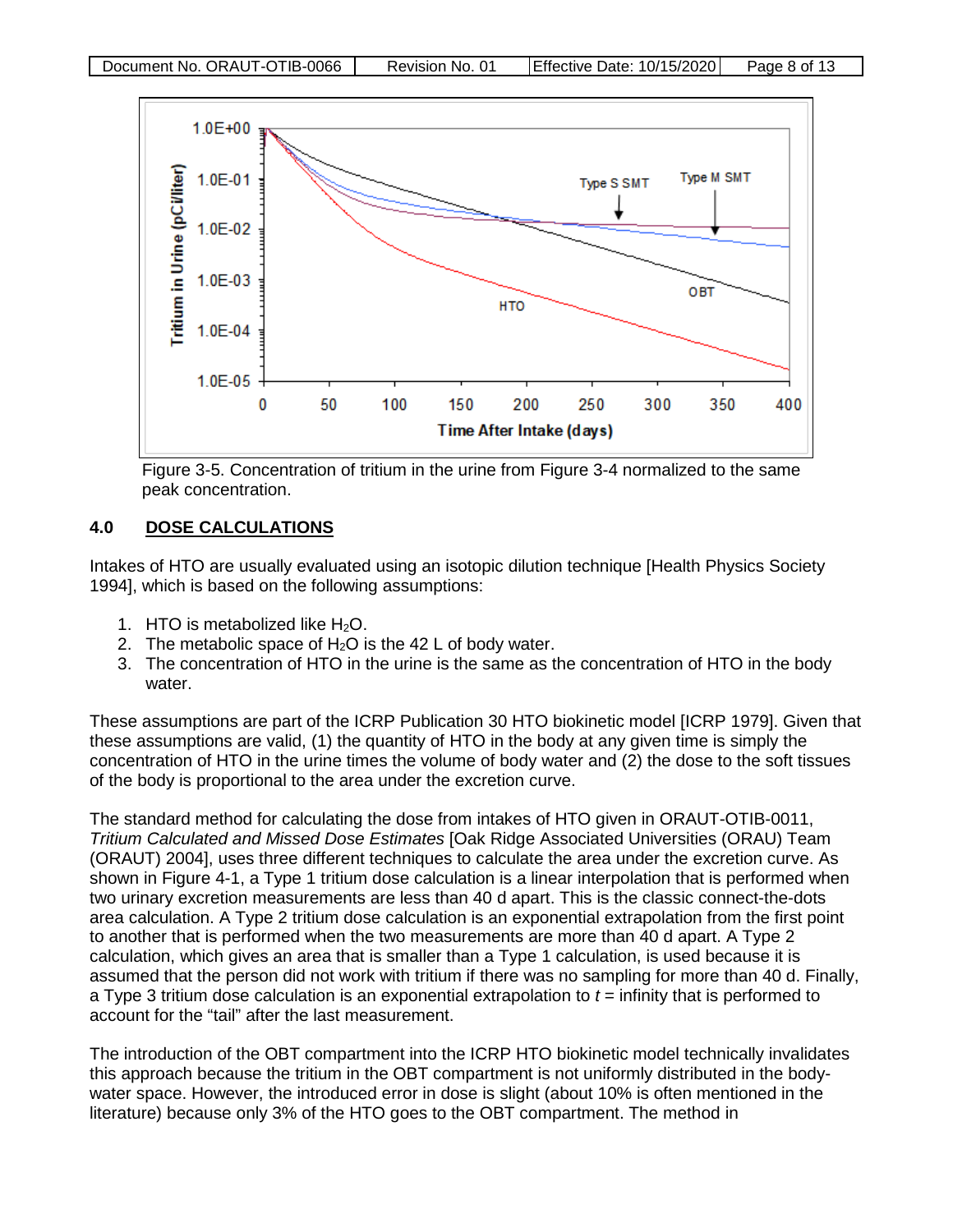

<span id="page-8-0"></span>Figure 4-1. Diagram from ORAUT-OTIB-0011 that shows the types of methods used to determine the area under an excretion curve [ORAUT 2004].

ORAUT-OTIB-0011 compensates for this slight underestimate by adjusting the dose conversion factor upward, which makes the dose to systemic organs from a Type 1 calculation slightly conservative (about 5% high) for intakes of HTO [ORAUT 2004]. Because SMTs in the lung are essentially in a longer term feed compartment for HTO going to the systemic organs, a Type 1 calculation is also slightly conservative for systemic organ dose from these materials. On the other hand, a Type 1 calculation underestimates systemic dose by approximately 30% for intakes of OBT because half of the intake is not uniformly distributed in the body-water space. In practice, the error is smaller because occupational sources of OBT (e.g., pump oil) tend to have a significant HTO component.

Types 2 and 3 calculations make an exponential extrapolation of the urine concentration with the assumption of a 10-d half-life. As shown in Figure 3-5, portions of the urinary excretion curves have half-lives that are significantly longer than 10 d. Given a urine concentration, the dose to systemic organs (the area under the urinary excretion curve) from OBT and SMTs will be underestimated by Type 2 and 3 calculations because they assume a 10-d half-life when the actual half-life is significantly longer. As an example of a worst-case scenario, if a single urine result is evaluated using a Type 3 calculation (i.e., assuming it is HTO) and it is in fact from an intake of type S tritide, the systemic dose for the tail (not the total dose) will be underestimated by a factor of about 6.

The degree to which the total systemic dose is underestimated for OBT and SMTs depends on the fraction of the systemic dose from Types 2 and 3 calculations. For example, if the entire systemic dose up to the time of diagnosis is determined with Type 1 calculations, the systemic dose can be taken to be accurate regardless of the material. On the other hand, if most of the systemic dose is determined with Type 2 or 3 calculations and the material is a type S SMT, the systemic dose could be significantly underestimated.

The dose to the lung from intakes of SMTs can be underestimated by orders of magnitude if ORAUT-OTIB-0011 calculations are used to calculate the lung dose from urinary excretion measurements [ORAUT 2004]. For example, consider the doses in Table 4-1 that result from a 1-pCi acute intake of the material.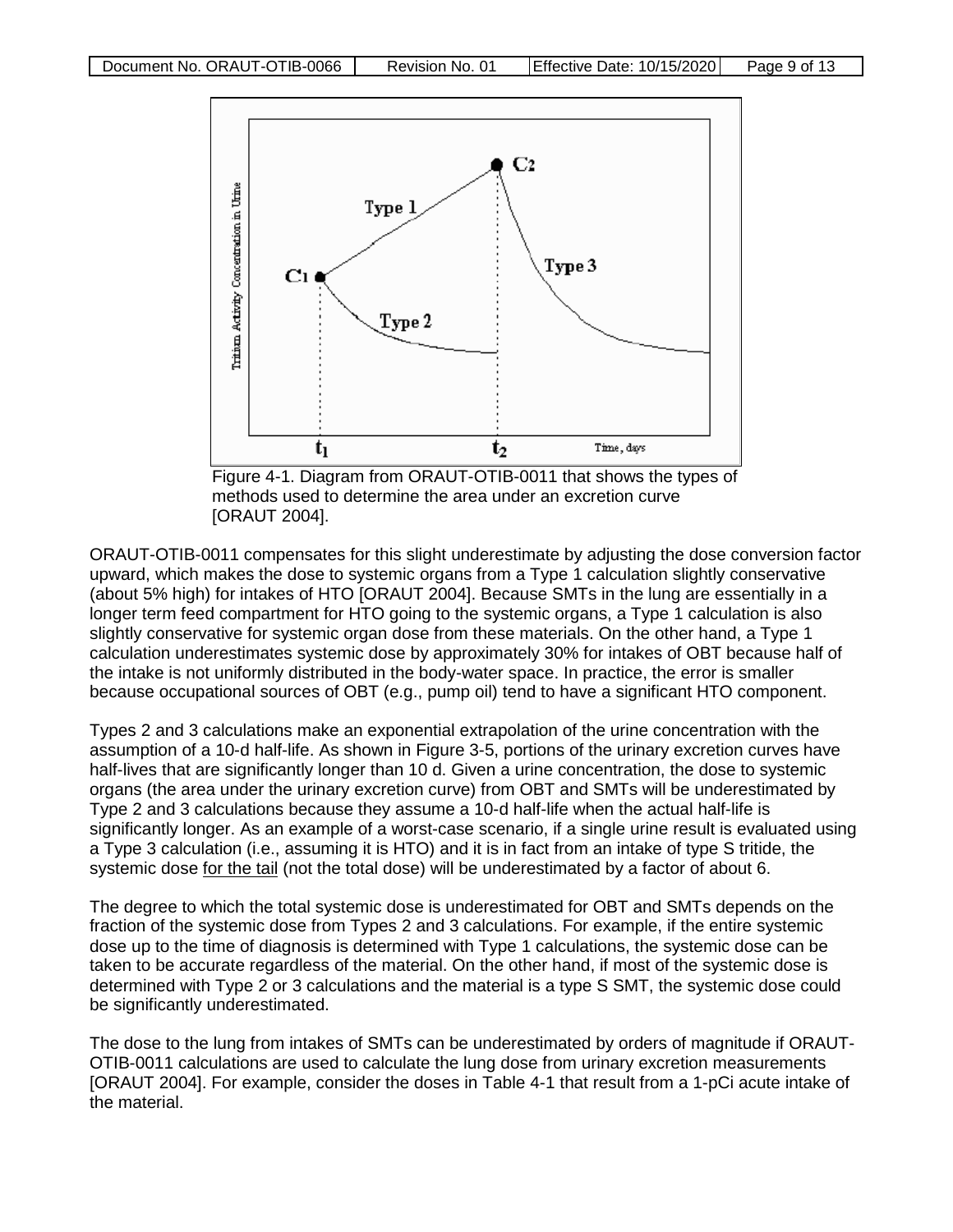|  | Document No. ORAUT-OTIB-0066 | Revision No. 01 | Effective Date: 10/15/2020 Page 10 of 13 |  |
|--|------------------------------|-----------------|------------------------------------------|--|
|--|------------------------------|-----------------|------------------------------------------|--|

| <b>Section</b> | <b>ORAUT-OTIB-0011</b><br>soft tissue dose | <b>IMBA</b><br>soft tissue dose | <b>IMBA</b><br>lung dose |
|----------------|--------------------------------------------|---------------------------------|--------------------------|
| Type S SMT     | $6.58E - 10$                               | $6.30E - 10$                    | $3.86E - 06$             |
| Type M SMT     | $7.28E - 09$                               | $6.93E - 09$                    | $5.52E - 07$             |
| HTO            | $7.11E - 08$                               | $6.76E - 08$                    | $6.76E - 08$             |
| OBT            | $1.08E - 07$                               | $1.52E - 07$                    | $1.52E - 07$             |

<span id="page-9-1"></span>Table 4-1. Comparison of calculated doses for a 1-pCi acute intake of tritium compounds (mrem).

## <span id="page-9-0"></span>**5.0 RECOMMENDATIONS**

- 1. In the vast majority of occupational exposures to tritium it is not possible to identify the tritium compound taken into the body based on the observed urinary excretion. Therefore, the selection of the appropriate tritium compound in an intake evaluation must usually be based on process knowledge of the source terms in the workplace.
- 2. The method in ORAUT-OTIB-0011 [ORAUT 2004] can be used without modification to calculate doses from intakes of HTO to all organs and tissues.
- 3. Because the ORAUT-OTIB-0011 [ORAUT 2004] method underestimates the dose from an OBT intake by about 30%, it cannot be used for assessment of OBT. IMBA must be used for intake assessment when based on urine bioassay and IMBA or Web CAD used for dose assessment.
- 4. If the observed urinary excretion of tritium is deemed to be the result of intakes of SMTs, ORAUT-OTIB-0011 [ORAUT 2004] can be used to calculate systemic dose if the majority of the dose is calculated with the Type 1 method. This will typically be the case if there are a relatively large number of urine samples over a relatively long period. On the other hand, if the majority of the systemic dose is calculated with Type 2 or 3 methods, IMBA should be used to calculate the dose rather than ORAUT-OTIB-0011 (see next recommendation).
- 5. If the observed urinary excretion of tritium is deemed to be the result of intakes of SMTs and the dose to the lung or gastrointestinal tract is needed, the urinary excretion data must be evaluated with IMBA in the same fashion as any other radionuclide (see Attachment A). Note that the urinary excretion that results from a small intake of HTO (which gives a small lung dose) translates into a large SMT intake (which gives a large lung dose) if the observed urinary excretion is assumed to be the result of an SMT intake. This is important because an SMT would be expected to be associated with varying amounts of HTO in an occupational setting.
- 6. If the metal substrate of the SMT is not known, type S solubility should be assumed. However, fairly modest tritium urine concentrations can imply extremely large type S SMT exposures that might be quite implausible. For example, 1 uCi/L of tritium in the urine that is assumed to be the result of an intake of a type S SMT 30 d earlier implies an unencapsulated source term in excess of 300 mCi. This assumes that the fraction of an accidental release inhaled is  $1 \times 10^{-6}$ .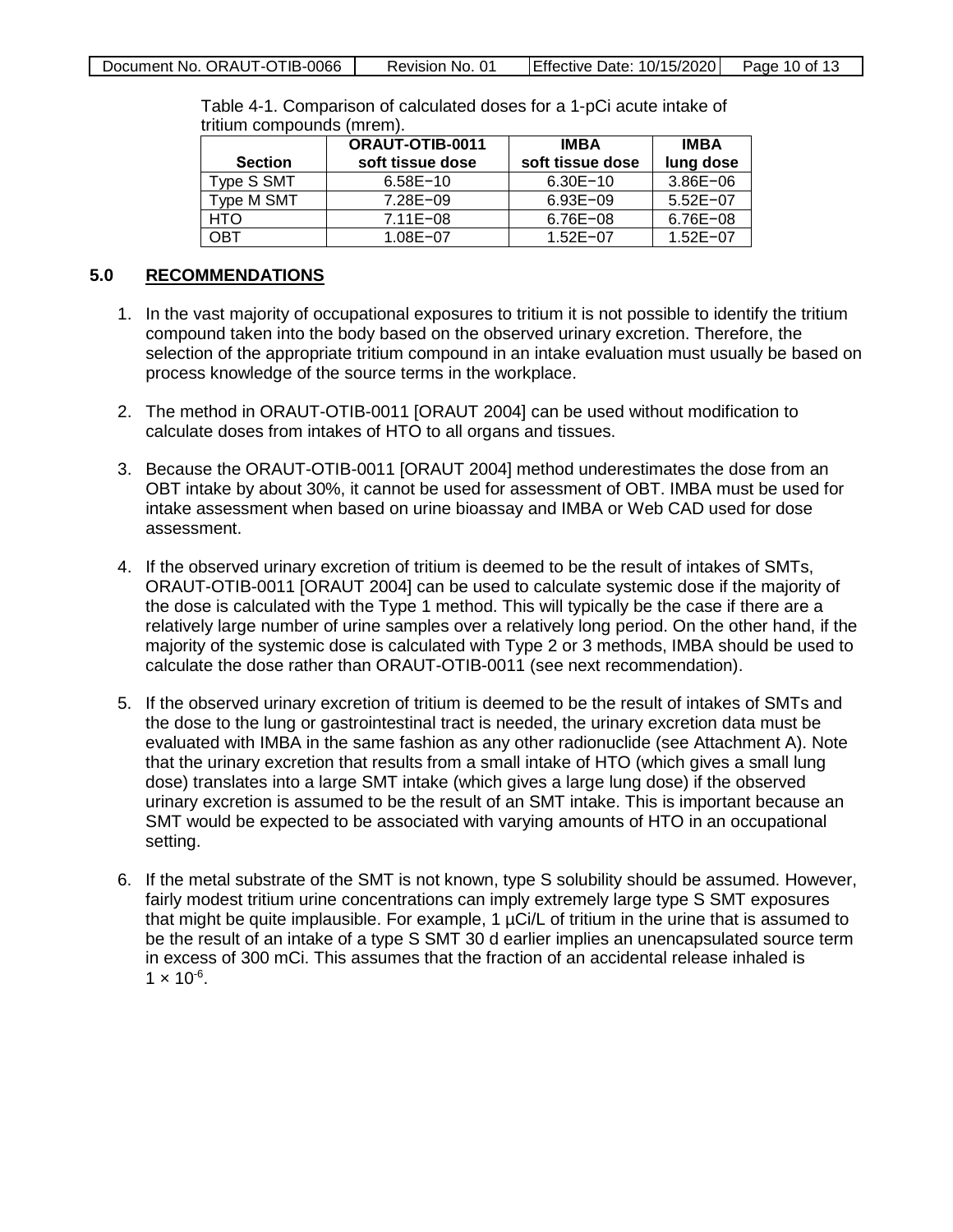| Document No. ORAUT-OTIB-0066 | Revision No. 01 | Effective Date: 10/15/2020 Page 11 of 13 |  |
|------------------------------|-----------------|------------------------------------------|--|

#### <span id="page-10-0"></span>**REFERENCES**

DOE [2006]. Guidance on use of IMBA software for DOE safety applications*.* Washington, DC: U.S. Department of Energy, Office of Environment, Safety and Health. DOE-HS-0002, December. [SRDB Ref ID: 33212]

Health Physics Society [1994]. HPS N13.14-1994 An American national standard - internal dosimetry programs for tritium exposure-minimum requirements. April 13. [SRDB Ref ID: 172505]

ICRP [1979]. Limits for intakes of radionuclides by workers. ICRP Publication 30, Part 1. Ann ICRP *2*(3/4). [SRDB Ref ID: 29220]

ICRP [1994a]. Age-dependent doses to members of the public from intake of radionuclides: part 2 ingestion dose coefficients. ICRP Publication 67. Ann ICRP *23*(3/4). [SRDB Ref ID: 176884]

ICRP [1994b]. Human respiratory tract model for radiological protection*.* ICRP Publication 66. Ann ICRP *24*(1-3). [SRDB Ref ID: 22732]

ICRP [1996]. Age-dependent doses to members of the public from intake of radionuclides: part 4 inhalation dose coefficients. ICRP Publication 71. Ann ICRP *25*(3/4). [SRDB Ref ID: 22729]

Mound [2001]. Mound technical basis document for stable tritiated particulate and organically bound tritium. Mound Site, Miamisburg, OH. MD-10516, April 23. [SRDB Ref ID: 32921]

ORAUT [2004]. Tritium calculated and missed dose estimates. Oak Ridge, TN: Oak Ridge Associated Universities Team. ORAUT-OTIB-0011 Rev. 00, June 29. [SRDB Ref ID: 19430]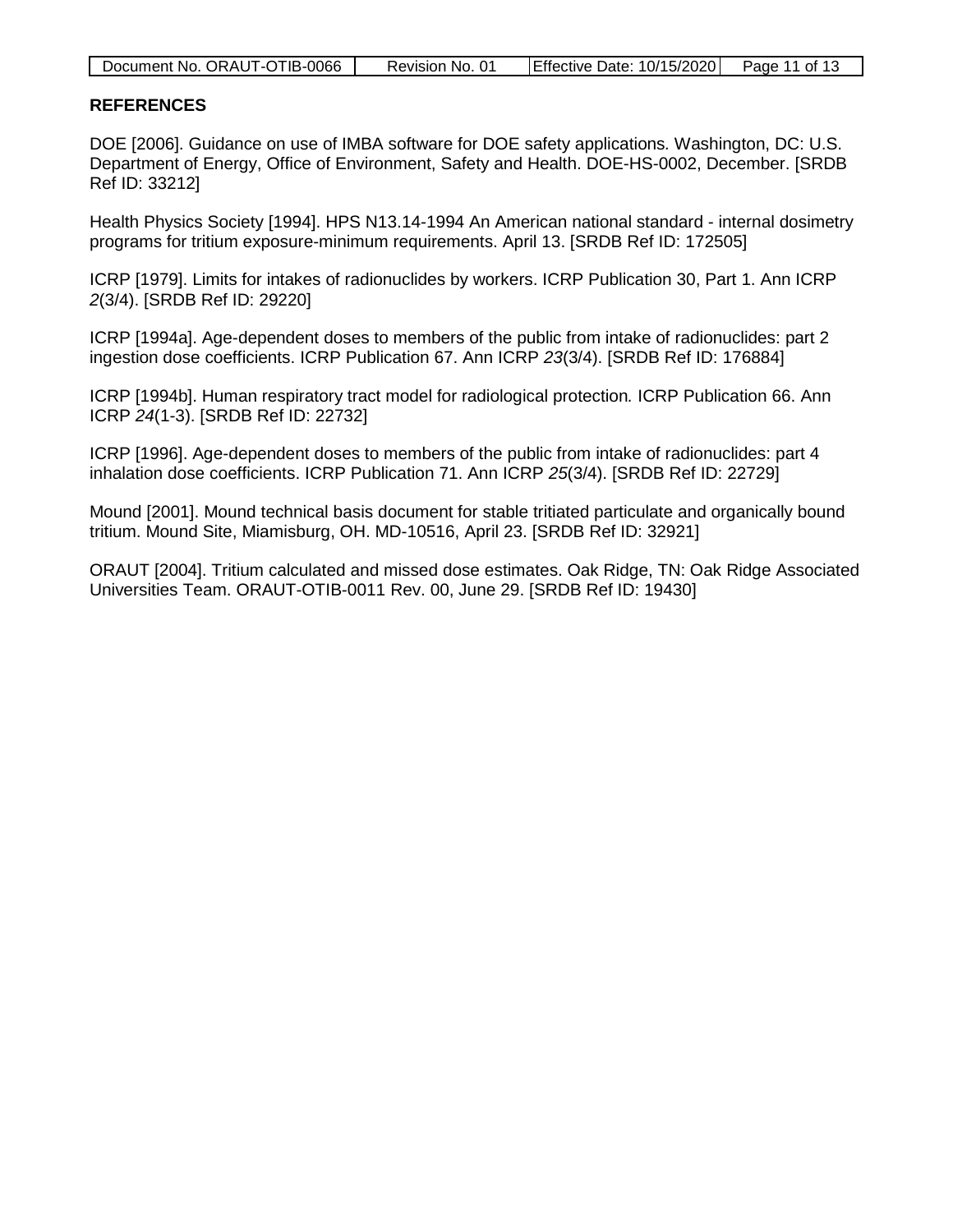## **ATTACHMENT A USING IMBA TO EVALUATE INTAKES OF HTO**

<span id="page-11-0"></span>Arguably, the most common form of tritium to which workers are exposed is HTO, which is called inorganic tritium in IMBA. IMBA is not typically used to evaluate tritium urine bioassay data resulting from intakes of HTO because there are simple approaches that allow complex intake patterns to be readily evaluated (i.e., the method described in ORAUT-OTIB-0011 [ORAUT 2004]). However, the ORAUT-OTIB-0011 approach is frequently not applicable to urine bioassay data resulting from intakes of SMTs. In these cases the urine data must be evaluated with IMBA in the same fashion as urine bioassay data from other radionuclides. The problem is that while IMBA has a default urine bioassay model for organic tritium, it does not offer a default urine bioassay function for inorganic tritium. This shortcoming can be easily rectified with the following procedure:

- Select the inorganic tritium model.
- Go to the Bioassay Model panel (Figure A-1).

| <b>R</b> , Bioassay Model         |                             |                            |                                   |              |         |                                   | $-12X$                              |
|-----------------------------------|-----------------------------|----------------------------|-----------------------------------|--------------|---------|-----------------------------------|-------------------------------------|
| File                              | <b>Edit Function</b>        |                            |                                   |              |         |                                   |                                     |
|                                   | <b>Bioassay Function</b>    |                            |                                   |              |         |                                   |                                     |
|                                   |                             |                            | Urine                             |              | ▾       |                                   |                                     |
|                                   |                             |                            |                                   |              |         |                                   |                                     |
|                                   | <b>Transfer Compartment</b> |                            |                                   |              |         |                                   |                                     |
|                                   |                             | $\overline{Ka(1)}$ /Lam(1) | $\overline{\text{Ka(2)}}$ /Lam(2) |              |         | $\overline{\text{Ka(9)}}$ /Lam(9) | $\overline{\text{Ka(10)}}$ /Lam(10) |
| Dummy                             | Compartments                | Comp 1                     | Comp 2                            |              | Comp 9  |                                   | Comp 10                             |
|                                   |                             | Lam(1)                     | Lam(2)                            |              |         | Lam(9)                            | Lam[10]                             |
|                                   | Excretion                   |                            |                                   |              |         |                                   |                                     |
| <b>Bioassay Function:</b><br>a(1) | 0.009639                    |                            |                                   |              |         | Blood half time (K)               | 0.0000001                           |
| a(i)                              |                             | Lam(i)                     |                                   | Select       |         |                                   |                                     |
| 1<br>$\overline{c}$               | 9.639E-03<br>3.237E-02      | $1.200E + 01$<br>6.931E-02 |                                   |              |         | User Defined Mode                 |                                     |
| 3                                 | 5.239E-04                   | 1.733E-02                  |                                   |              |         |                                   |                                     |
| $\overline{4}$<br>5               | $-4.253E - 02$              | 2.773E+00                  |                                   |              |         | LOAD ICRP DEFAULTS                |                                     |
| 6                                 |                             |                            |                                   |              |         |                                   |                                     |
| 7<br>8                            |                             |                            |                                   |              |         | <b>User Defined</b>               |                                     |
| 9                                 |                             |                            |                                   |              |         |                                   |                                     |
| 10                                |                             |                            |                                   |              | QK      |                                   | Cancel                              |
| WHOLE BODY                        | LUNGS                       | <b>URINE</b>               | <b>FECES</b>                      | <b>BLOOD</b> | THYROID | LIVER                             | USER DEFINED<br>h,                  |
|                                   |                             | User Defined               |                                   |              |         |                                   | User Defined<br>h,                  |
|                                   |                             |                            | $\cdot$ $\cdot$                   |              |         |                                   | $-1$                                |

<span id="page-11-1"></span>Figure A-1. IMBA urine bioassay model for inorganic tritium.

- Select **Urine** as the Bioassay Function.
- Click **User Defined Mode** in the Select section.